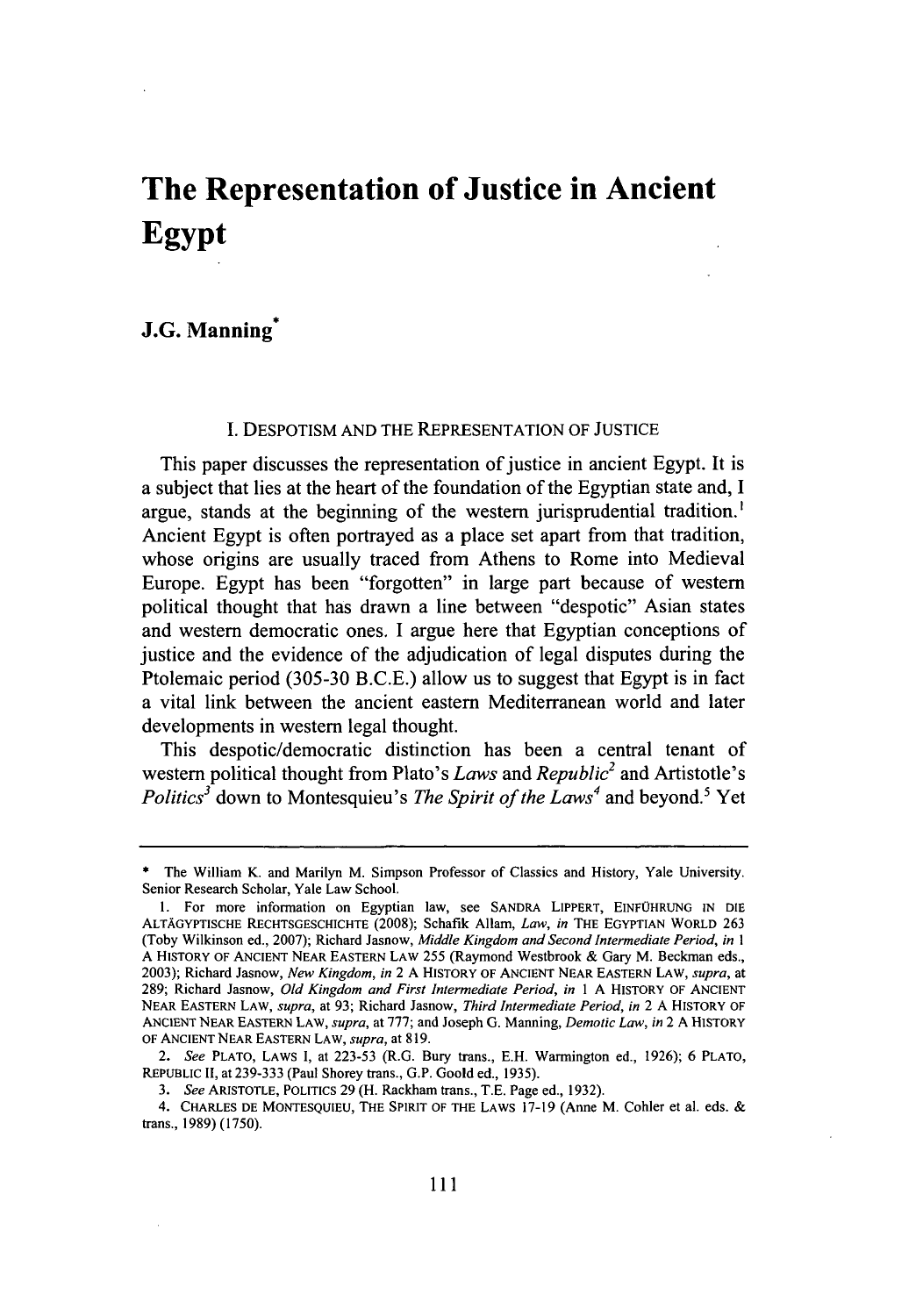there has been another tradition, no less comparative and hardly less important, which has maintained that "monarchies" were more than oneman rule, and "despotic" states had written laws and the concept of public justice, both of which were important elements of the polity.<sup>6</sup>

One of the hallmarks of Asian despotic states in western political thought was the absence of law. Montesquieu, for example, concluded that "in despotic states, where there are no fundamental laws, neither is there a depository of laws."' **By** definition, then, **Egypt** could not be part of later western developments in jurisprudence or in the concept of law or justice. Such reasoning, which ignores entirely how ancient societies actually worked, can no longer be justified. "Law," "depositories of laws," and a well-defined concept of justice existed in **Egypt** from an early date. **All** of these, indeed, were essential in the organization, and the longevity, of **Egypt** as a territorial state.

### II. PRIVATE **JUSTICE**

The concept of "law" and "justice" are intimately associated with the proper behavior of kings and were embedded in every royal ritual. They were also a frequent theme in literary portrayals of the "good king." Ordinary people, too, were governed **by** the same concept. Proper behavior was expected in all relationships, within the family, between neighbors, between officials and the governed, and so on. "It is needful for you to take thought for justice among men," one exhortatory text of the second century **B.C.E.** instructed, "so that when we travel round the country they do not present us with petitions concerning wrong-doings that have in fact taken place."<sup>8</sup> This kind of written instruction to officials can be traced back to the third millennium **B.C.E.**

Such rules of behavior were written down, codified in the proper sense of the term, and permeated Egyptian society. The claim that **Egypt** did not have "codified" law is proven wrong on its face **by** such material, which was in fact extensive. The emphasis on written, codified rules is clearly seen in the Egyptian *Book of the Dead* discussed below, and is in evidence in civil trial procedure as well.

*<sup>5.</sup> See generally* **PATRICIA SPRtNGBORG, WESTERN REPUBLICANISM AND THE ORIENTAL PRINCE (1992).**

**<sup>6.</sup>** The tradition is documented from Herodotus, when he stressed monarchical governance within community norms, *see* **HERODOTUS, HERODOTUS II,** at **27 (A. D.** Godley trans., **1921)** [Hdt. **3.20],** and was famously expressed **by** Anquetil-du-Perron. *See also* Frederick **G.** Whelan, *Oriental Despotism: Anquetil-du-Perron's Response to Montesquieu, in* **22 HISTORY OF POLITICAL THOUGHT 619 (2001).**

**<sup>7.</sup> MONTESQUIEU,** *supra* note 4, **at 19.**

**<sup>8.</sup> D.J.** Crawford, *The Good Official of Ptolemaic Egypt, in* **DAS PTOLEMAISCHE AGYPTEN. AKTEN DES INTERNATIONALEN SYMPOSIONS 27-29 SEPT. 1976 IN BERLIN, at 195-202** (H. Machler **&** V.M. Strocka eds., **1978).**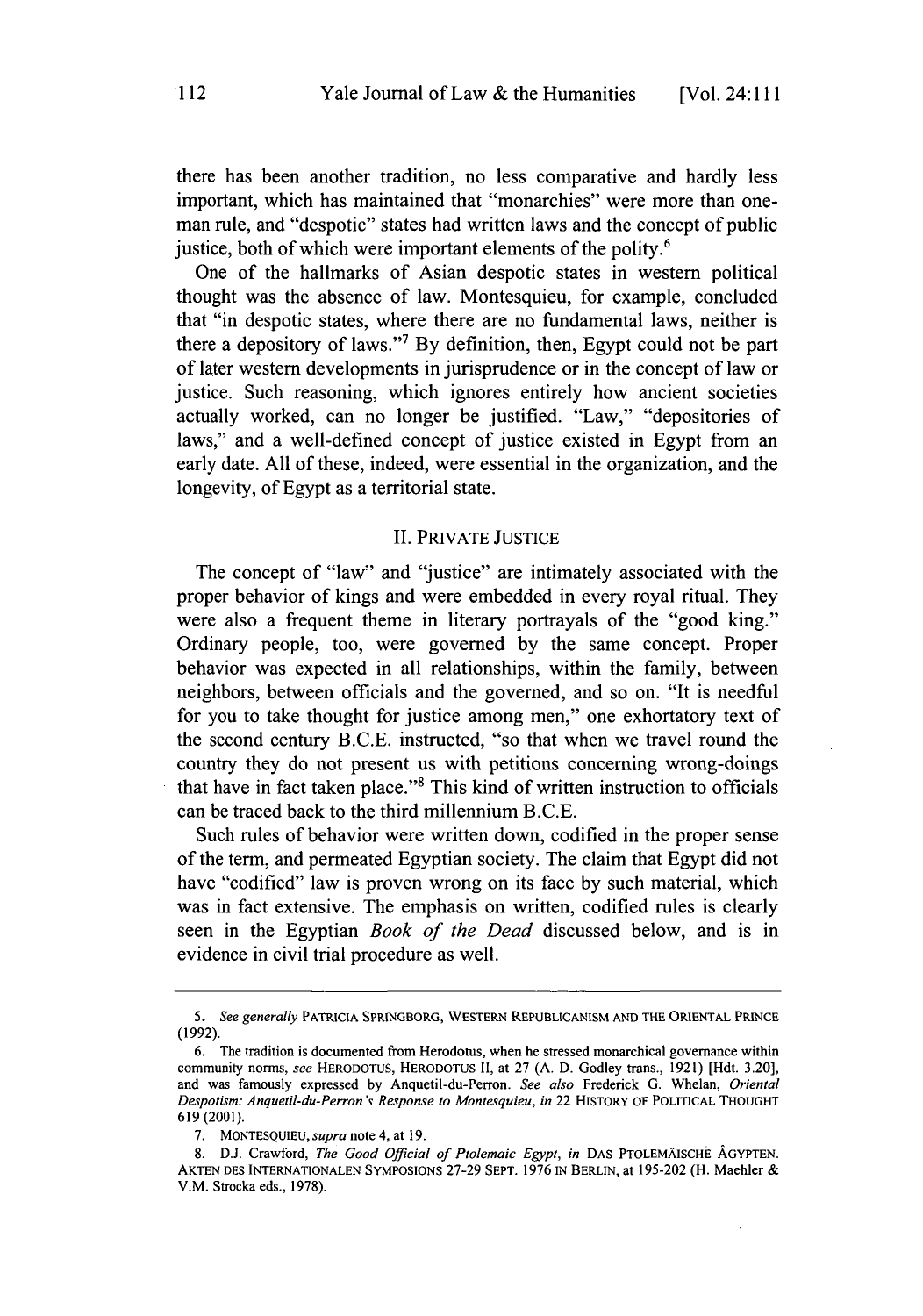#### Manning 2012] **113**

The institutional bases of democratic states such as Athens and Egypt were, of course, entirely different. **A** clear example is the contrast in how trials played out. Athens was famous for its public jury trials, which were entirely absent in **Egypt.** But some of the persistent ideas of the representation of "justice"--- the right to be heard, the dramatic public setting of trials, the need for narration and storytelling at trials, the swearing of oaths in giving testimony, the weighing of "evidence" against truth on scales-all of these we owe to "despotic" eastern Mediterranean states long before Athens. As one of the most important trial records from **Egypt** shows, the emphasis was placed on written laws, regulations, and often, especially in later periods, written agreements. That, indeed, was quite different from the Athenian emphasis on public rhetoric.<sup>9</sup>

The trial record-perhaps the earliest complete record of a trial in history-survives on a papyrus document now in the British Museum, The document, which includes official notes and a record of both parties' testimony, comes from a small town (Asyut, in Middle **Egypt)** and dates to the middle of the second century **B.C.E.** Its complexities can only be briefly summarized here.<sup>10</sup> The basis of the trial was a dispute that had arisen between two half-brothers over the ownership of family land. The land was divided between them **by** their father on his deathbed. One of the brothers' wives subsequently brought a complaint, first **by** petitioning Ptolemaic officials, claiming that this division was illegal since all of the land had been pledged **by** her husband at the time of marriage. The trial record is extremely valuable because it provides not only the oral testimony of the two parties before a panel of three priest-judges-no doubt sitting in front of a temple gate—but also the history of the dispute: the petitions to various state officials, as well the case's remand from the Ptolemaic administrative offices to a local Egyptian court for reasons of jurisdiction, are preserved. The use of written evidence, of witnesses, and valid, registered legal instruments was evident at public trials. Importantly, although the trial was held before a local tribunal, and the dispute itself was rather mundane, the Ptolemaic state was **fully** engaged in the process; a state official, the *eisagogeus,* was present at the trial itself." It was vital that the new Ptolemaic state **(305-30 B.C.E.)** continue to guarantee justice for Egyptians and represent state authority through ancient Egyptian legal institutions, including the practice of hearing cases

*<sup>9.</sup> See, e.g.,* **STEVE JOHNSTONE, DISPUTES AND DEMOCRACY: THE CONSEQUENCES OF LITIGATION IN ANCIENT ATHENS (1999).**

**<sup>10.</sup> See comments and further bibliography in J.G. MANNING, THE LAST PHARAOHS: EGYPT UNDER THE PTOLEMIES (305-30** BC) **(2010).**

**I1. Schafik Allam,** *Regarding the* **eisagogeus** *at Ptolemaic Law Courts,* 1 **J. OF EGYPTIAN HIST. 3 (2008).**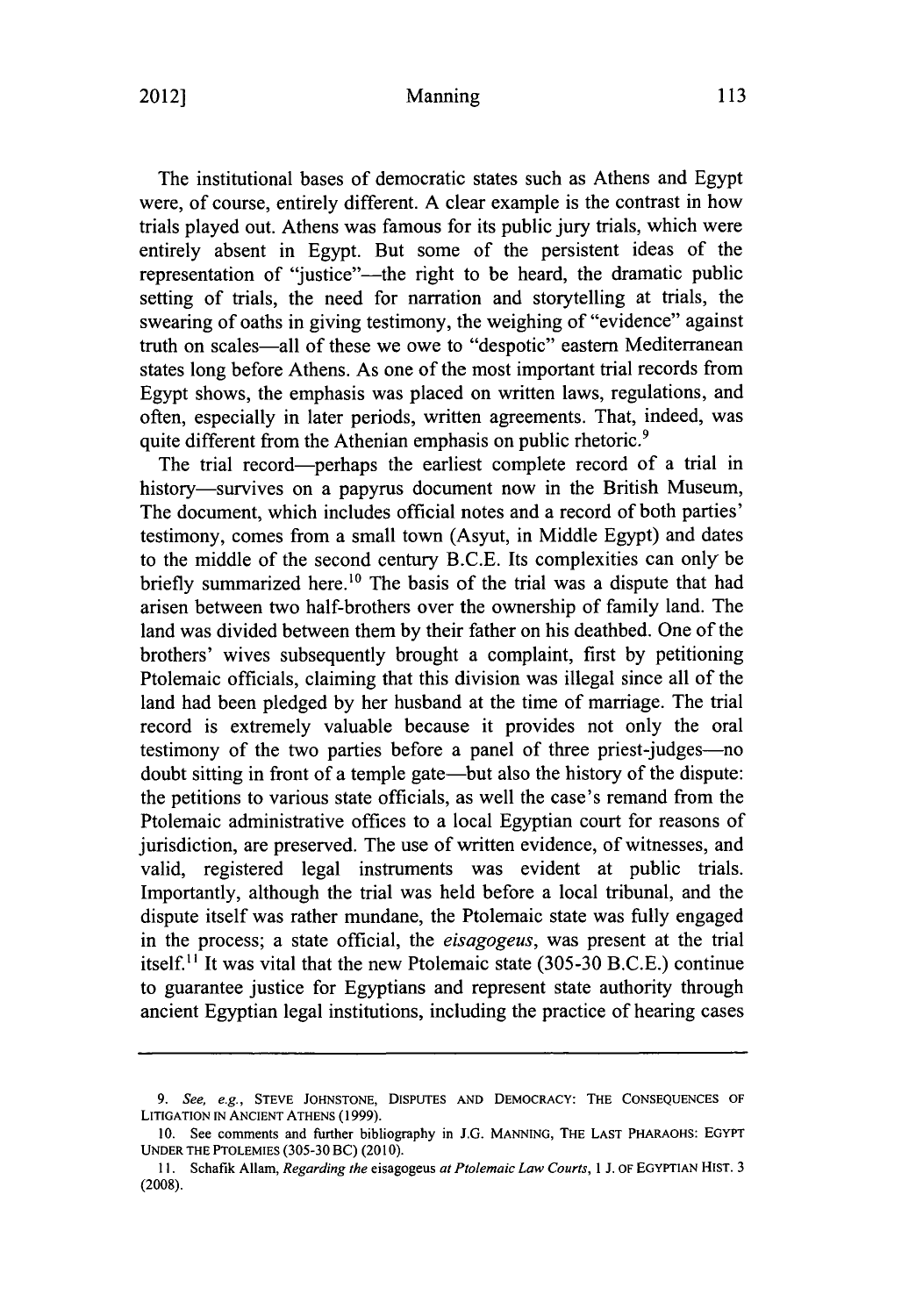in front of temple gates **by** local judges.

This trial record, one of the most significant texts in legal history in my view, is hardly known outside of a small circle of specialists. But it preserves a crucial link between ancient **Egypt** and the classical world. Indeed, ancient Egyptian trials may have been closer to American jurisprudence than Athens. In both modern American instructions to the jury and ancient Egyptian trials, for example, the more restricted "letter of the law"-rather than a broader sense of what was thought to be just **by** citizen-jurors--determines the outcome of the case.<sup>12</sup> To be sure, public justice served different purposes. In Athens, jury trials were fundamentally about the preservation of democracy. In **Egypt,** trials underscored state authority.

## III. **"CONNECTIVE JUSTICE"**

As with any concept from ancient sources, translation into modem English is inadequate and can mislead. So it is with the concept of "justice" and "law."<sup>13</sup> The Egyptian term that can be translated as "justice" is *Ma'at*, which is also embodied as a female deity depicted always with an ostrich feather in her hair. It was one of the most durable, and most visible, concepts of the Egyptian state, and existed throughout ancient Egyptian history down to the Roman period. Often the feather alone can stand for the concept as well as the deity. The term is not so straightforwardly translated though, as *Ma'at* also meant "order, cosmos, truth." Jan Assmann, who translates *Ma'at* as "connective justice," best captures the complex meaning of the term.<sup>14</sup> Ma'at-quite literally a social contract although, as far as **I** know, **Egypt** has never been discussed as having the concept—governed personal moral behavior, as can be seen in religious texts, as well as the proper relationships between gods and men, between kings and society, and between individuals. Thus it literally connected everyone from the gods, through the king, down to the lowliest farmer. It was the mirror of the divine order of the world and also the foundation of private ethical behavior. *Ma'at* was the most persistent and pervasive idea in ancient Egyptian society.

# IV. PRIVATE MORALITY **AND** THE **SCALES** OF **JUSTICE**

Importantly, the most visible and the longest lasting image of *Ma'at in*

<sup>12.</sup> The point is made **by** Danielle **S.** Allen, Book Review, **BRYN MAWR CLASSICAL REV.,** Jan. **5,** 2000, speaking of the contrast between jury trials at Athens and jury instructions in federal criminal cases. **Cf** ROBERT P. BURNs, THE **DEATH OF THE AMERICAN TRIAL 26-27 (2009).**

**<sup>13.</sup>** I will not be concerned with the latter here, for which see Charles F. Nims, *The Term hp, 'Law, Right, 'in Demotic, 7* **J. NEAR E.** STUD. 243-60 (1948).

<sup>14.</sup> **JAN** ASSMANN, THE **MIND OF ANCIENT EGYPT** (2002).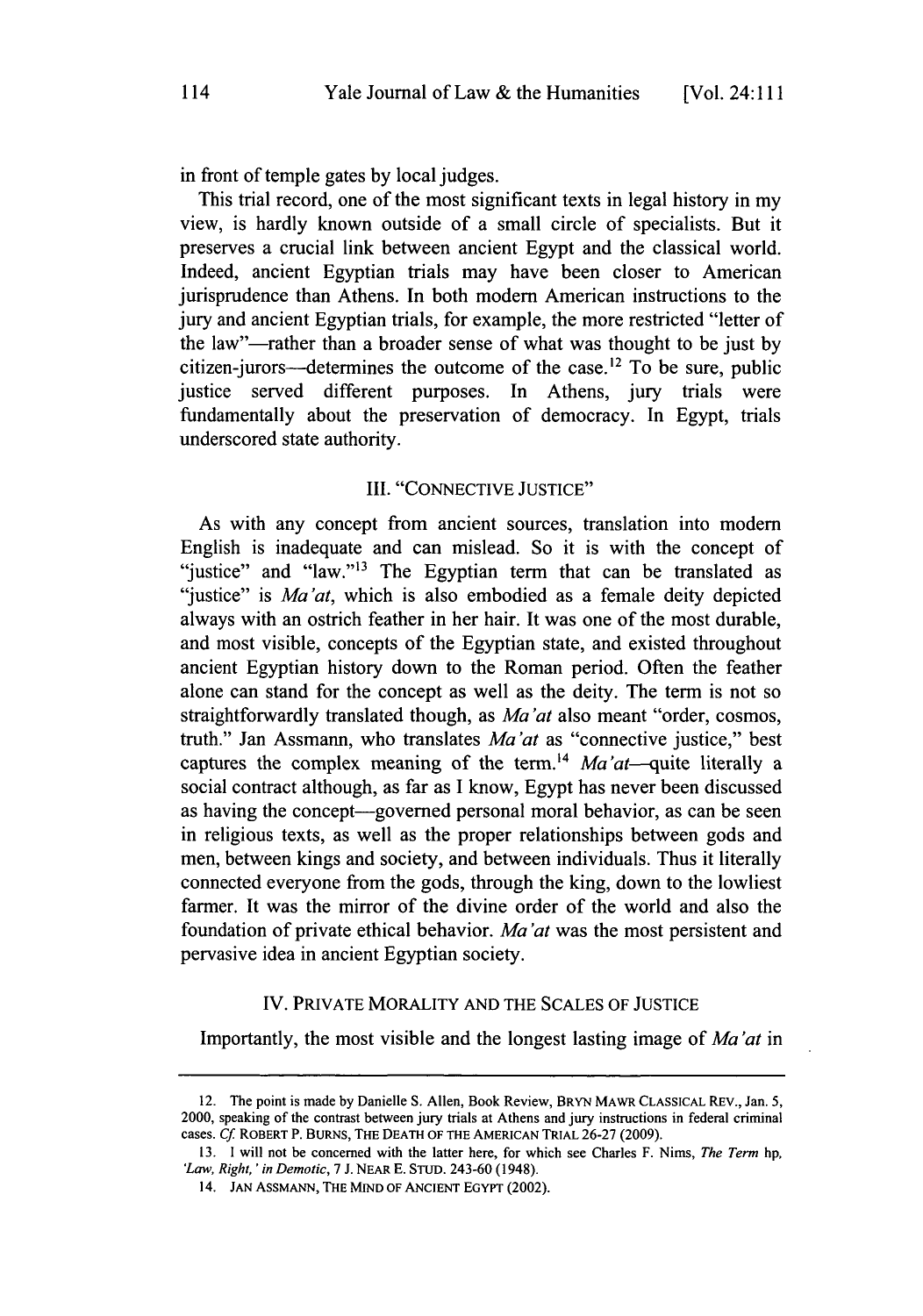#### Manning 2012] **115 115 115 115 115 115**

a private context, at least to the modem observer, is the famous "last judgment scene," in which an individual faced his or her mortality **by** having his or her life deeds weighed in the balance against the symbol of justice, the ostrich feather, in front of all of the gods in Egypt. **If** found wanting, the person's soul was devoured and his or her existence was extinguished. On the other hand, if found "true of voice," one gained eternal bliss in the afterlife. This was not the public representation of state justice, but, rather a more intimate depiction of the expectations of private moral behavior.

This scene is dramatically portrayed in the well-known Chapter *125* of the Book of the Dead, in which the deceased confesses to be free from sin. Being led into the divine court **by** the god Anubis, the deceased, dressed in "fresh clothes, shod in white sandals, painted with eye-paint, anointed with the finest oil of myrrh,"<sup>15</sup> addressed Osiris, the king of the underworld and the judge of the dead<sup>16</sup>:

Hail to you, great god, Lord of the Two Truths. **I** have come to you, my Lord **I** was brought to see your beauty, **I** know you, **I** know the names of the forty two gods, **17** Who are with you in the Hall of Two Truths (scil. the court room), Lo, **I** have come before you

Bringing Ma'at to you Having repelled evil for you **I** have not done crimes against people **....**

Despite the fact that such Books of the Dead were reserved for the burials of the very wealthy, such sentiments and the fear of a last judgment must have been a part of the wider Egyptian society as ancient stories depict.<sup>18</sup> Private moral behavior, living by *Ma'at*, was expected throughout Egyptian society. The same kind of official behavior is expressed in the "Duties of the Vizier," recorded in a couple of private tombs of viziers of the New Kingdom (1550-1069 B.C.E.).<sup>19</sup> These sentiments are precisely those of the "good official" expressed in instructions, written in Greek, to Ptolemaic officials some one thousand

**<sup>15. 2</sup> MIRIAM LICHTHEIM, ANCIENT EGYPTIAN LITERATURE 131 (2006).**

*<sup>16.</sup> Translated in id. at 124-25.*

**<sup>17.</sup> Le.,** the divine judges.

**<sup>18.</sup>** Another spell from the Book of the Dead, spell **30,** captured the worry of a witness, the person's own heart, appearing against the deceased at the trial: **"0** my heart of my mother, **0** my heart of my mother, **0** my heart of my being. Do not rise up against me as witness, do not oppose me in the tribunal. Do not rebel against me before the guardian of the scales!" *Translated in Lichtheim, supra* note 15, at 121.

**<sup>19.</sup> G.P.F. VAN DEN** BooRN, **THE DUTIES OF THE VIZIER: CIVIL ADMINISTRATION IN THE EARLY NEW KINGDOM (1988).**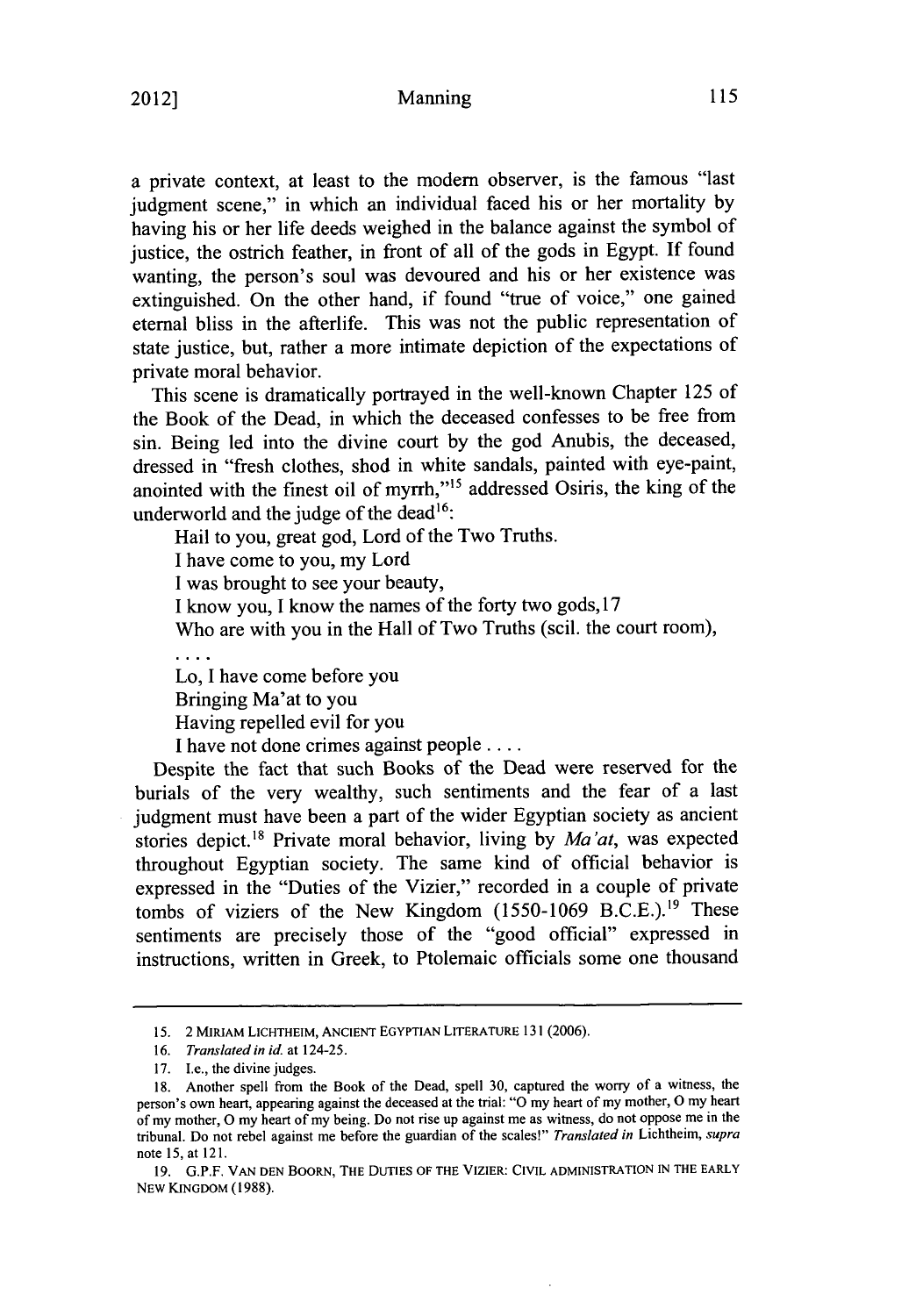## vears later.<sup>20</sup>

Incidentally, these last judgment scenes, best known from the so-called Books of the Dead from the New Kingdom from c. **1500 B.C.E.,** no doubt influenced the later concept of the scales of justice so commonly associated with modern western justice. These scenes also depict, perhaps for the first time, an Egyptian courtroom and the judge, in the case Osiris, seated on an elevated throne and surrounded **by** the gods of Egypt.

### V. PUBLIC **JUSTICE**

Justice is what held the world together, and it did so **by** connecting consequences with deeds. Justice linked human action to human destiny, and wedded individuals to community."<sup>21</sup> For the ancient Egyptian, "justice refers to a life of harmony with the connective structures that make community possible," Assmann eloquently and rightly concludes, "both with one's fellows and with the gods."<sup>22</sup> Representations of justice, and the adjudication of disputes in courts, were as much a part of the public and private spheres in ancient **Egypt** as they were in ancient democracies. In **Egypt,** however, there was public authority, namely the king. It was the king, through piety toward the gods and benevolence toward men, who guaranteed justice. One of the most important rituals of the king during the New Kingdom was the "offering of *Ma'at,"* a public statement, depicted on temple walls, of the exchange between the gods and the king, a royal guarantee of maintaining order, justice, and political stability.<sup>23</sup> The concepts are also well known in the Egyptian literary tradition of seeking justice as well as the opposite, the advent of chaos, in the absence of a good king.

The concept of *Ma'at* and the world of divine judgment permeated the representation of justice and trials in the real world. The king was the source and the center of positive law and the guarantor of social norms in towns and villages across **Egypt.** Although most disputes, and the writing of contracts, were in the hands of local officials and local scribes, the right to petition the king directly was always a feature of Egyptian law. Such petitions of course probably only rarely reached the king himself. It was in the hands of local officials to resolve disputes and private wrongs. In either case, however, the expectations of *Ma'at* applied.

**<sup>20.</sup>** *See supra* note 8.

**<sup>21.</sup> ASSMANN,** *supra* **note 14, at 132.**

**<sup>22.</sup>** *Id.* **at 133.**

**<sup>23.</sup>** *See* **EMILY TEETER, THE PRESENTATION OF MAAT: RITUAL AND LEGITIMACY IN ANCIENT EGYPT (1997).**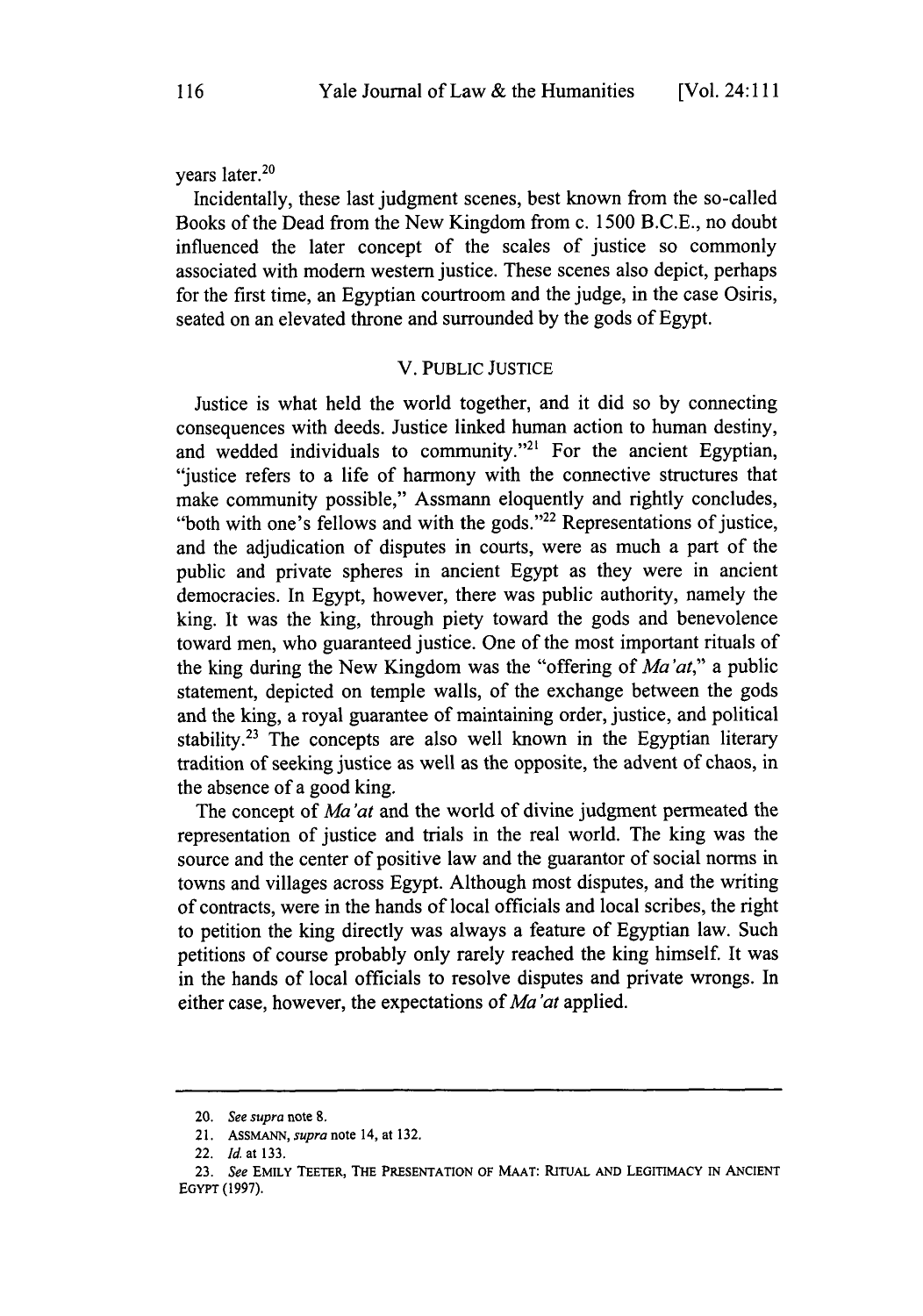### VI. PUBLIC TRIALS

Adjudications of disputes before courts were public and monumental occasions for the representation of justice. As elsewhere, *Ma'at,* "connective justice," was on display in the courts.<sup>24</sup> We know something of the structure of ancient Egyptian courts particularly from later sources. Diodorus Siculus, writing in Greek during the first century **B.C.E.,** expressed admiration for Egyptian law.<sup>25</sup> Although his analysis is likely a composite account of the organization of courts, and the nature of judges, it does preserve an authentic tradition of Egyptian jurisprudence:

In the their administration of justice the Egyptians also showed no merely casual interest, holding that the decisions of the courts exercise the greatest influence upon community life. **. . . By** appointing the best men from the most important cities as judges over the whole land they did not fall short of the end which they had in mind. **. . .** Allowances to provide for their needs were supplied **by** the king to the judges sufficient for their maintenance, and many times as much to the chief justice. The latter regularly wore suspend from his neck **by** a golden chain a small image made of previous stones, which they called Truth **.... <sup>2</sup> <sup>6</sup>**

Diodorus's description here appears to describe accurately the so-called Great Courts in the urban centers of the New Kingdom, the chief judge no doubt referring to the Vizier himself. The necklace with the symbol of *Ma'at* is known.

### VII. THE **"PLACE** OF **GIVING JUSTICE"**

The most important public representation of justice came in civil trials that occurred in a **highly** charged, symbolic, indeed dramatic, locationthe temple gate.27 Temples in **Egypt** were the living embodiment of order, *of Ma'at.* They were not churches in any modem sense, a place for private worship. Rather, they were institutions of the state, places of state ritual, and public festivals that ordinary people could observe. Gates represented the nexus between the outer world of chaos and the interior world of cosmic or divine order and truth. During the Ptolemaic period **(305-30 B.C.E.)** specialized gates at temples showed their purpose. They were

<sup>24.</sup> For a survey of the Egyptian court structure, see Schafik Allam, *Egyptian Law Courts in Pharaonic and Hellenistic Times,* **77 J. EGYPTIAN** ARCHAEOLOGY **109-27 (1991).** For the Ptolemaic period, the classic account of the development of the very complex Ptolemaic court "system" is that of HANS **JULIUS** WOLFF, **DAS JUSTIZWESEN DER PTOLEMAER (1971).**

**<sup>25. 1</sup> DIODORUS** OF SICILY, THE LIBRARY OF HISTORY **259-60 (C.H.** Oldfather trans., **E.H.** Warmington ed., **1933).**

**<sup>26.</sup>** *Id.*

**<sup>27.</sup> G.P.F.** Van den Boom, Wdc-ryt *and Justice at the Gate, 44* **J. NEAR E. STUD.** 1 **(1985).**